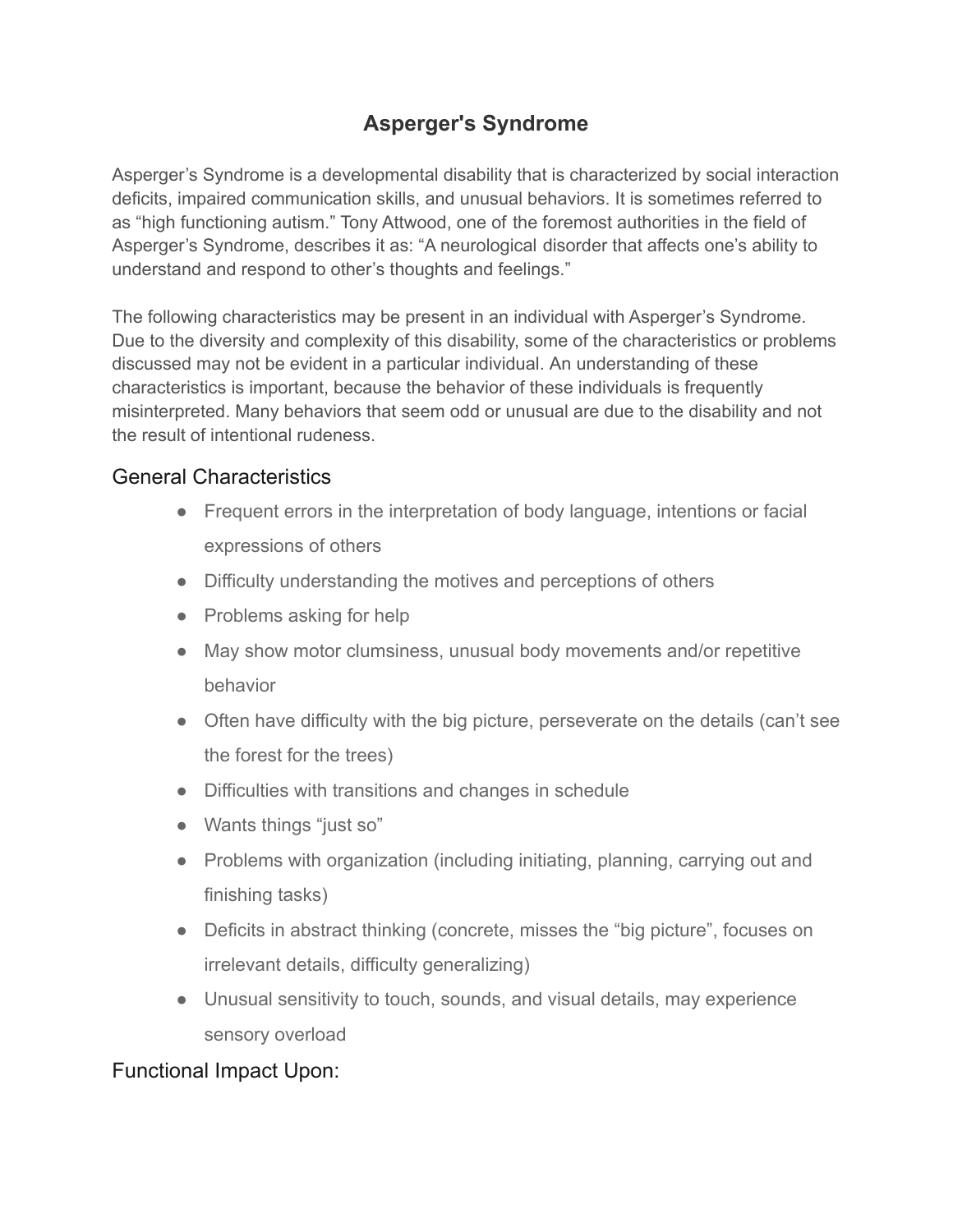Communication and Social Skills

- Difficulty in initiating and sustaining connected relationships with people
- Poor quality eye contact
- Problems understanding social rules (such as personal space)
- Impairment of two-way interaction (May seem to talk "at you" rather than "with you")
- Conversation and questions may be tangential or repetitive
- Restricted interests that may be unusual and sometime become a rigid topic for social conversation
- Unusual speech intonation, volume rhythm and/or rate
- Literal understanding of language (difficulty interpreting words with double meaning, confused by metaphors and sarcasm)
- Don't use absolute words such as always or never unless that is exactly what you mean
- Clear directives should be used when:
- a student invades your space or imposes on your time
- giving assignments or specifying revisions to submitted work
- the student's classroom comments or conversational volume become inappropriate

#### **Writing**

- Papers may be redundant, as they return to the same topic focus repeatedly
- Able to state facts and details, but will be greatly challenged by papers requiring:
- taking another's point of view
- synthesizing information to arrive at a larger concept
- comparing and contrasting to arrive at the "big picture"
- arriving at the "big picture"
- the use of analogies, similes or metaphors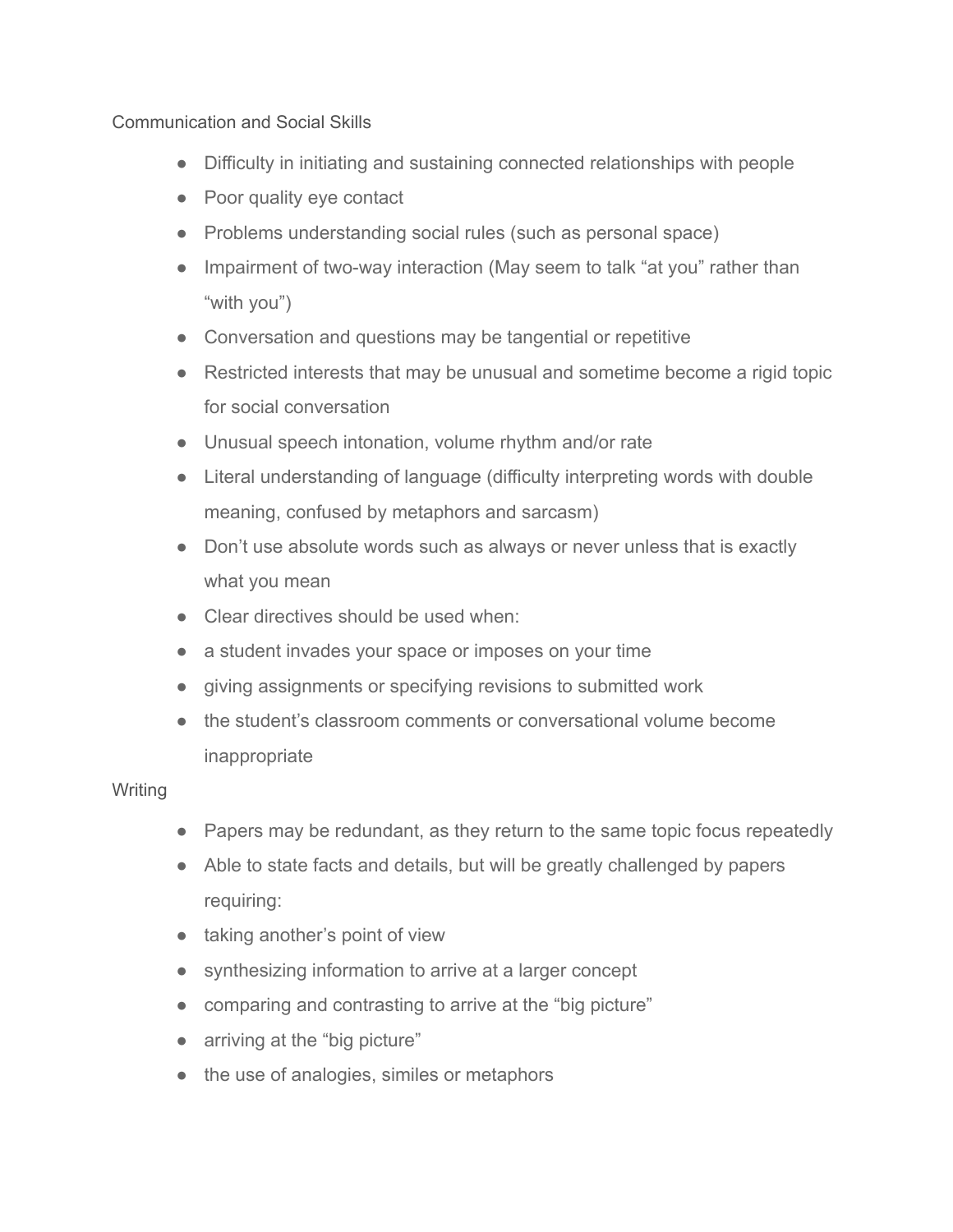- Clear, detailed directives should be used when referring to revisions that need to be made to a piece of writing.
- Have the student make a "to do list" of what needs to be changed
- Number the changes on their writing so they have an order to follow
- If modeling writing rules, write them on a separate sheet for future reference
- Keep directions simple and direct
- Ask students to repeat directions in their own words to check comprehension

Example: (Student arrives at your office at 1:40). "We have only 20 minutes to work together. At 2:00, I'm going to ask you to take my suggestions home and start making changes to your paper. Come to my office tomorrow afternoon at 3:00 and show me what you've done."

# Some Considerations

These students may have impressive vocabularies and an excellent rote memory, but may have difficulty with high-level thinking and comprehension skills. They can give the false impression that they understand, when in reality they may be repeating what they have heard or read. Many individuals with Asperger's Syndrome are visual learners. Techniques suggested for students with learning disabilities who are visual learners are often helpful.

### Instructional Strategies

- Clearly define course requirements, the dates of exams and when assignments are due. Provide advance notice of any changes.
- Teach to generalize and to consolidate information.
- Go for gist, meaning and patterns. Don't get bogged down in details.
- Use scripts and teach strategies selectively.
- All expectations need to be direct and explicit. Don't require these students to "read between the lines" to glean your intentions. Don't expect the student to automatically generalize instructions. Provide direct feedback to the student when you observe areas of academic difficulty.
- Encourage use of resources designed to help students with study skills, particularly organizational skills.